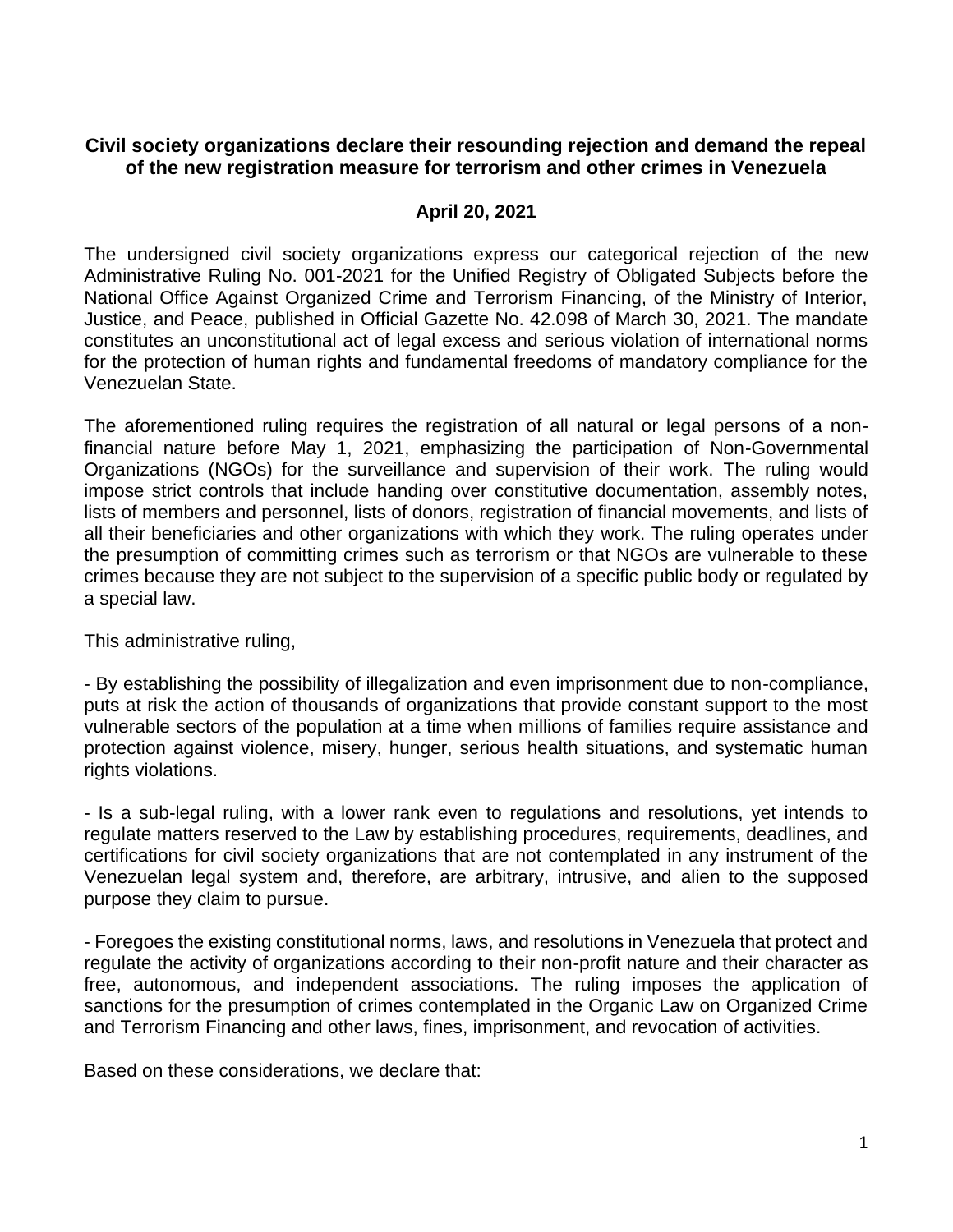Firstly, the ruling seriously threatens all the people under the protection provided by civil society organizations. Organizations would be obliged to reveal personal information that could endanger their lives, integrity, security, freedom, and subsistence in the current Venezuelan context. Such a requirement violates their rights to protection, assistance, confidentiality, and privacy. The undersigned organizations are committed to safeguarding such rights in any circumstance, avoiding risks of denunciation, stigmatization, and abuse through discrimination or deprivation of access to essential goods and services, as has been the case in recent years.

Second, the ruling violates the human right to freedom of association, changing its current regulatory framework, which does not admit any prior control, by imposing that civil society organizations be subject to the State's permission, control, and possible revocation. Such a policy fails to fulfill the State's obligations to guarantee the respect and protection of all persons in their freedom to associate and establish organizations with autonomy, independence, and capacity to have access to national and international cooperation. In the exercise of this right there may be regulations, as long as they are established by laws legitimately adopted, with temporary and proportional and non-discriminatory limitations, without affecting the essence of the right or possible suspension on the grounds of internal order.

Third, the order violates the principles of the presumption of innocence and legality. All civil society organizations would be subject to a general state of suspicion under the discretionary control of a body with oversight and intelligence functions in matters of money laundering and terrorism crimes that should be restricted to the financial system and denatured when used to control organizations. The National Office Against Organized Crime and Terrorism Financing would attribute to itself the mandate of certifying organizations of "being free of crimes", as long as they register and comply with the required information collections, exposing themselves to unspecified sanctions. Also, the registry violates international practices and standards described in the "fight against money laundering and terrorist financing" of the Financial Action Task Force (FATF), whose standards "were drawn up to ensure that they comply with international principles on human rights and fundamental freedoms." The deviation from these standards shows that the true intention of the registry is to exercise illegitimate control over the work of our organizations.

This measure is part of the systematic criminalization patterns against civil society organizations, which has intensified during the last year. Without a doubt, this ruling represents the most serious event that we have registered so far, including the explicit purpose of closing civic space through a siege of severe restrictions on civil society's ability to continue defending rights and providing due assistance and protection to the Venezuelan population.

Since the application of this administrative ruling is unacceptable and would bring greater unfortunate consequences of human suffering for the Venezuelan population - severely affected by serious human rights violations, the Covid-19 pandemic, and the multidimensional emergency that the country has been experiencing for many years - we demand its immediate repeal and the complete end of the criminalization and persecution policies that curtail the right of civil society to contribute to the solutions of the complex and profound problems of the country, which demands the opening and the strengthening of civic space.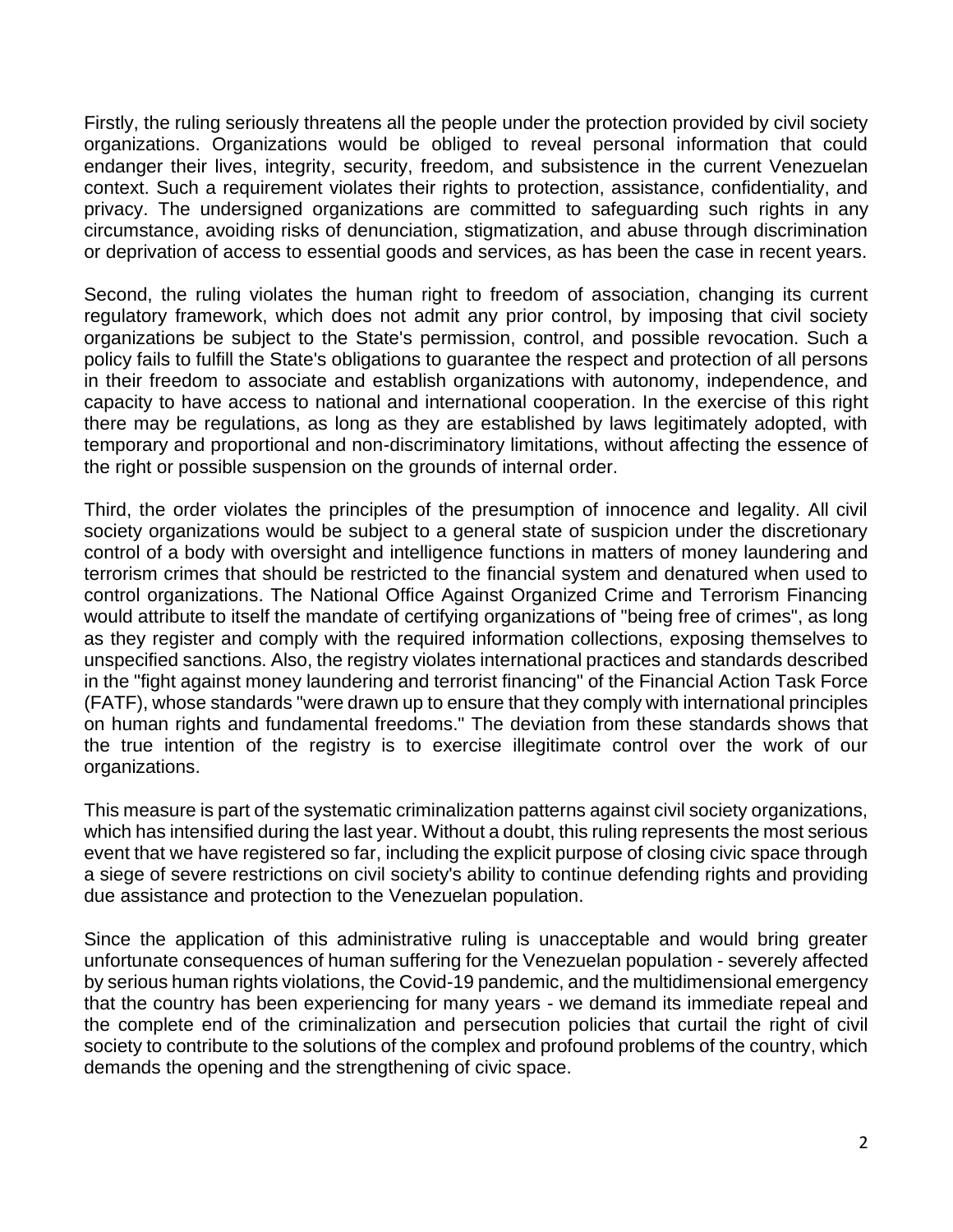Suscribed by,

- 1. A.C. Ancora Humanitas
- 2. A.C. APOYE
- 3. A.C. Banauge
- 4. A.C. Batido Solidario
- 5. A.C. Casa Nuevo Pueblo
- 6. A.C. Centro de Animación Juvenil
- 7. A.C. Centro de Investigación Social
- 8. A.C. Democracia Emprendedora
- 9. A.C. Escuela de Cine y Televisión
- 10. A.C. FamiliaMetro
- 11. A.C. Fundación Pequeños Guardianes del Ambiente, FUNPEGUAM
- 12. A.C. Fundación Peter Alexander para Niños Autistas del Edo. Zulia (FUPANAZ)
- 13. A.C. Gobernabilidad y Gerencia
- 14. A.C. Iglesia Centro Evangelístico, Barquisimeto
- 15. A.C. Jóvenes y Desarrollo
- 16. A.C. Kapé Kapé
- 17. A.C. La Movida Positiva
- 18. A.C. Llamado a la Conciencia Vial
- 19. A.C. María Estrella de la Mañana
- 20. A.C. Médicos Unidos de Venezuela
- 21. A.C. Movimiento Vinotinto
- 22. A.C. Nuevo Amanecer
- 23. A.C. Pequeños Científicos
- 24. A.C. Portachuelo/Cesap-Aragua
- 25. A.C. Proyecto Nodriza
- 26. A.C. Reforma Judicial
- 27. A.C. Súmate
- 28. A.C. Venezuela Igualitaria
- 29. ABANSA Mi Refugio
- 30. ABC Prodein Venezuela
- 31. Abogados del Estado Bolívar
- 32. Acceso a la Justicia
- 33. Acción Campesina
- 34. Acción Ciudadana
- 35. Acción Solidaria
- 36. Acción Zuliana por la Vida (Azul Positivo)
- 37. ACCSI Acción Ciudadana Contra el SIDA
- 38. ACOANA
- 39. Aconvida
- 40. ADHAM Asociación de Derechos Humanos Amigos de Margarita
- 41. Agencia Cojedeña de Investigación
- 42. ALASID Asociación Larense para El Síndrome de Down, Lara
- 43. Aliadas en Cadena AC
- 44. Alianza Colectiva Contra el VIH (ACOVIH Portuguesa)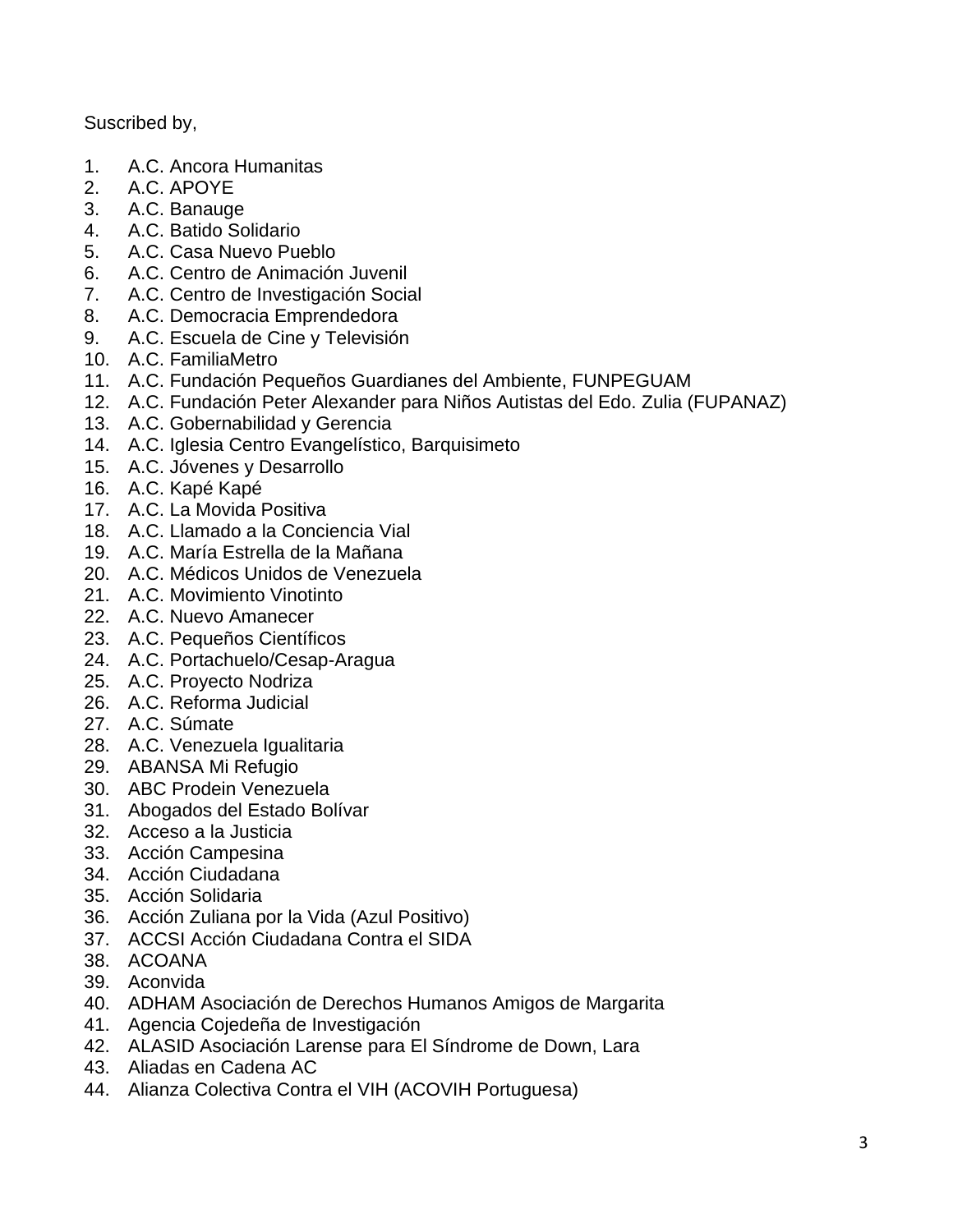- 45. Alianza de Familiares de Víctimas del 2017 (ALFAVIC-2017)
- 46. Alianza Global de Jóvenes Políticos Venezuela
- 47. Alianza Lambda de Venezuela Asociación Civil
- 48. Alianza para la Acción Climática Venezuela
- 49. Alianza Regional por la Libre Expresión e Información
- 50. Alianza Solidaria para la Lucha Contra el VIH y el Sida (ASOLSIDA)
- 51. Alianza Venezolana por la Salud
- 52. Alimenta la Solidaridad
- 53. Alma
- 54. Amavida Zulia
- 55. Amigos de Sotillo
- 56. Amigos Trasplantados de Venezuela
- 57. Amigos Unidos por Tazajal
- 58. Amnistía Internacional
- 59. Aprendiendo a ser positivo (ASER+)
- 60. Apriepne
- 61. Arboreus Derechos Humanos A.C.
- 62. Archivo Regional de Folklore del Estado Yaracuy (ARFEY)
- 63. ARCORES Venezuela
- 64. Asamblea de Educación
- 65. Asociación de Profesores de la UCV (APUCV)
- 66. Asociación Cauce
- 67. Asociación Civil Ágora
- 68. Asociación Civil ASOVIDA
- 69. Asociación Civil Caciques "ASOCICA"
- 70. Asociación Civil Cáritas de Ciudad Bolívar
- 71. Asociación Civil Centro Campesino El Convite del Grupo Social Cesap
- 72. Asociación Civil Centro de Desarrollo Integral Sucre (Cedisuc)
- 73. Asociación Civil Centro de Formación Popular Nuevo Pueblo
- 74. Asociación Civil Ciudadanía Activa
- 75. Asociación Civil Comunitaria Sábana Larga
- 76. Asociación Civil Concentroccidente del Grupo Social Cesap
- 77. Asociación Civil Consorcio Desarrollo y Justicia
- 78. Asociación Civil de Buena Voluntad
- 79. Asociación Civil de Planificación Familiar
- 80. Asociación Civil Ecológica y Social Chunikai
- 81. Asociación Civil El Paragüero
- 82. Asociación Civil Escuelas Arquidiocesanas
- 83. Asociación Civil Escuelas Arquidiocesanas de Maracaibo
- 84. Asociación Civil Esperanza Joven
- 85. Asociación Civil Fomentando Alegría y Bienestar Infantil. AC FABI
- 86. Asociación Civil Fuerza, Unión, Justicia, Solidaridad y Paz (FUNPAZ)
- 87. Asociación Civil Garrufio
- 88. Asociación Civil Generación Activa Venezuela
- 89. Asociación Civil Impulso Vital Aragua Aciva
- 90. Asociación Civil Juntos por Caroní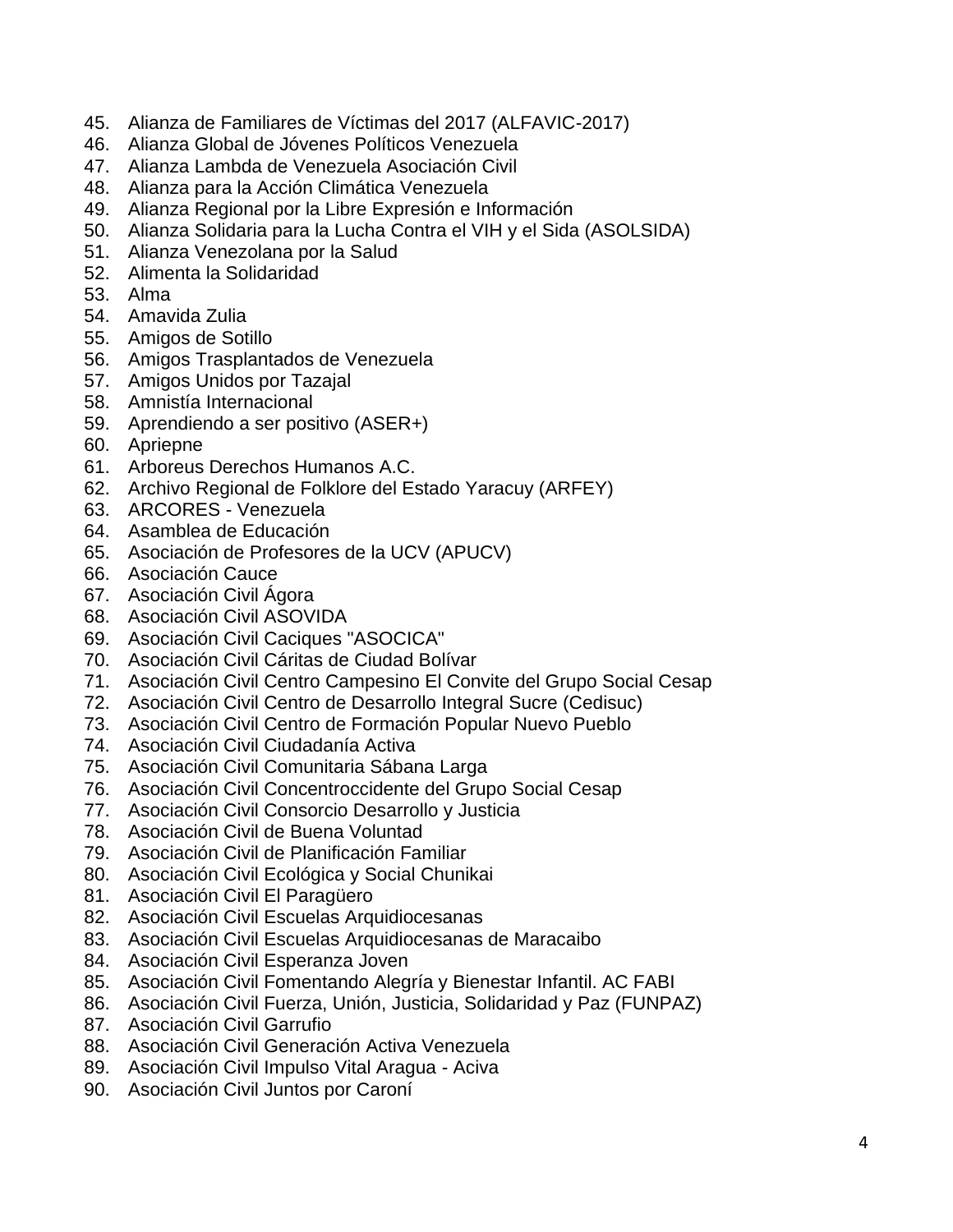- 91. Asociación civil Los Naguaritos
- 92. Asociación Civil Más Ciudadanos
- 93. Asociación Civil Mujeres en Línea
- 94. Asociación Civil Nilo
- 95. Asociación Civil NUPAZ
- 96. Asociación Civil OPENMUJER
- 97. Asociación Civil para la Conservación de la Cuenca del Lago de Maracaibo (ACLAMA)
- 98. Asociación Civil Paz Activa
- 99. Asociación Civil Perijá
- 100. Asociación Civil Phynatura
- 101. Asociación Civil Piñal Norte
- 102. Asociación Civil Por La Vida AC
- 103. Asociación Civil Saber es Poder-AsoSaber
- 104. Asociación Civil Sembrando Esperanza
- 105. Asociación Civil Uniandes
- 106. Asociación Civil Unidad de Recuperación Nutricional La Casa Grande
- 107. Asociación Civil Unidos Por Un Isnotu Posible
- 108. Asociación Civil Venezolanos en España
- 109. Asociación Civil Vida y Luz (Asoviluz)
- 110. Asociación Cooperativa Financiera Valera COFIVAL
- 111. Asociación Costa Rica Integra
- 112. Asociación Damas Salesianas (ADS)
- 113. Asociación de Mujeres por el Bienestar y Asistencia Recíproca AMBAR
- 114. Asociación de Mujeres ts liquidambar
- 115. Asociación de Periodistas Venezolanos en Ecuador
- 116. Asociación de Profesores de la UCV (APUCV)
- 117. Asociación de Profesores de la Universidad de Carabobo (APUC)
- 118. Asociación de Profesores de la Universidad de Los Andes (APULA)
- 119. Asociación de Trabajadores Emprendedores y Microempresarios (ATRAEM)
- 120. Asociación de Trasplantes de Venezuela
- 121. Asociación de Vecinos Las Chimeneas, Valencia Estado Carabobo
- 122. Asociación Lean
- 123. Asociación Nacional de Ecodefensores
- 124. Asociación Nacional de la Prensa (ANP) de Bolivia
- 125. Asociación Para una Sociedad Más Justa
- 126. Asociación Usuarios IPS Corvesalud
- 127. Asociación Venezolana de Conciertos
- 128. Asociación Venezolana de Mujeres
- 129. Asociación Venezolana de Servicios de Salud de Orientación Cristiana (AVESSOC)
- 130. Asociación Venezolana para el Síndrome de Down AVESID
- 131. Asociación Venezolana para la Hemofilia
- 132. Asociarte
- 133. ASOMUVI
- 134. ASOPRAES Asociación de Propietarios y Residentes de Prados del Este
- 135. Asosanluis
- 136. Associação Brasileira de Jornalismo Investigativo (Abraji)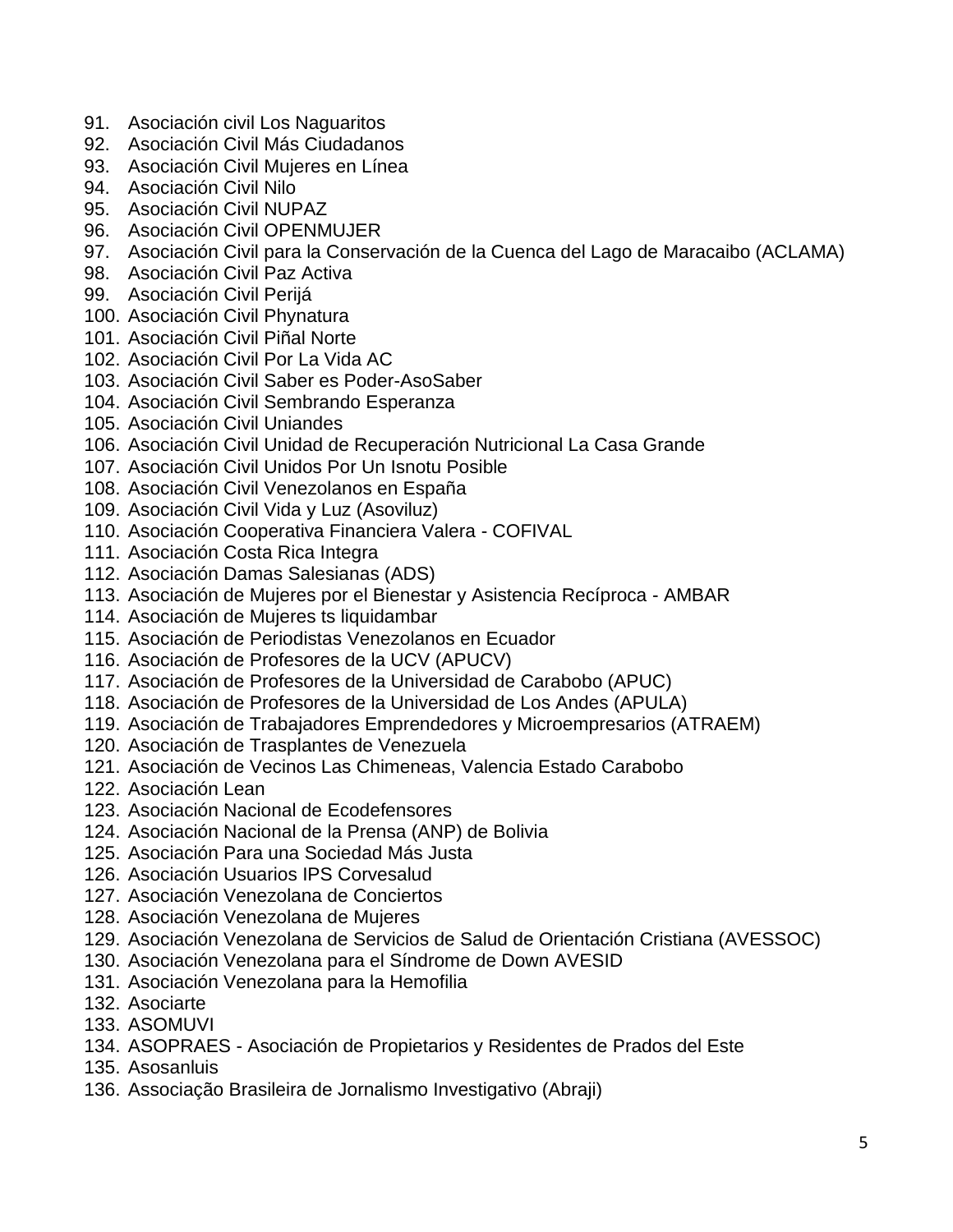- 137. Association Watunna Venezuela et Compagnons
- 138. Aula Abierta
- 139. AVEPCA
- 140. AVES, Asociación Venezolana de Ecoturismo y Sostenibilidad
- 141. AVESA, Asociación Venezolana para una Educación Sexual Alternativa
- 142. Ayudar es un Don
- 143. Banco del Libro
- 144. Baruta En Movimiento
- 145. Bloque de Defensa de los Derechos Humanos de los Pensionados del Zulia
- 146. Brigadas Azules
- 147. Cadena de Favores Venezuela
- 148. Caleidoscopio Humano
- 149. Cámara de la industria del Cine y Video
- 150. Cámara Venezolana de Emprendimiento- CAVEMPRE
- 151. CAMPO
- 152. Caracas Ciudad Plural
- 153. Caracas Mi Convive
- 154. Caracas Press Club
- 155. CaracasDoc
- 156. Casa de la Mujer Juana Ramírez La Avanzadora ONG
- 157. Cátedra de la Paz y Derechos Humanos Mons Oscar Arnulfo Romero
- 158. Cátedra Libre de Estudios de Ciudad Inteligente y Sostenible ALEXIS DE **TOCQUEVILLE**
- 159. Cátedras de Derechos Humanos de la Universidad Centroccidental Lisandro Alvarado
- 160. Catia Posible
- 161. CCPR Centre
- 162. Cecavid
- 163. CECODAP
- 164. CEDICE Libertad
- 165. Centro al Servicio de la Acción Popular
- 166. Centro Augusto Mijares
- 167. Centro de Acción y Defensa por los Derechos Humanos (Cadef)
- 168. Centro de Activismo y Desarrollo Democrático para la Región CDDLatAm
- 169. Centro de Archivos y Acceso a la Información Pública Uruguay
- 170. Centro de Derechos Humanos de la Universidad Católica Andrés Bello
- 171. Centro de Derechos Humanos de la Universidad Metropolitana
- 172. Centro de Documentación en Derechos Humanos "Segundo Montes Mozo SJ" (CSMM)
- 173. Centro de Emprendimiento Carmen Gallardo de Páez (CECGAP) Barquisimeto
- 174. Centro de Estudios de la Cooperación
- 175. Centro de Formación Los Pinos
- 176. Centro de Formación para la Democracia CFD
- 177. Centro de Formación Renaciendo Juntos
- 178. Centro de Habilidades para el Siglo XXI
- 179. Centro de Investigaciones Populares
- 180. Centro de Justicia y Paz Cepaz
- 181. Centro de Organización y Animación Comunitaria (COAC)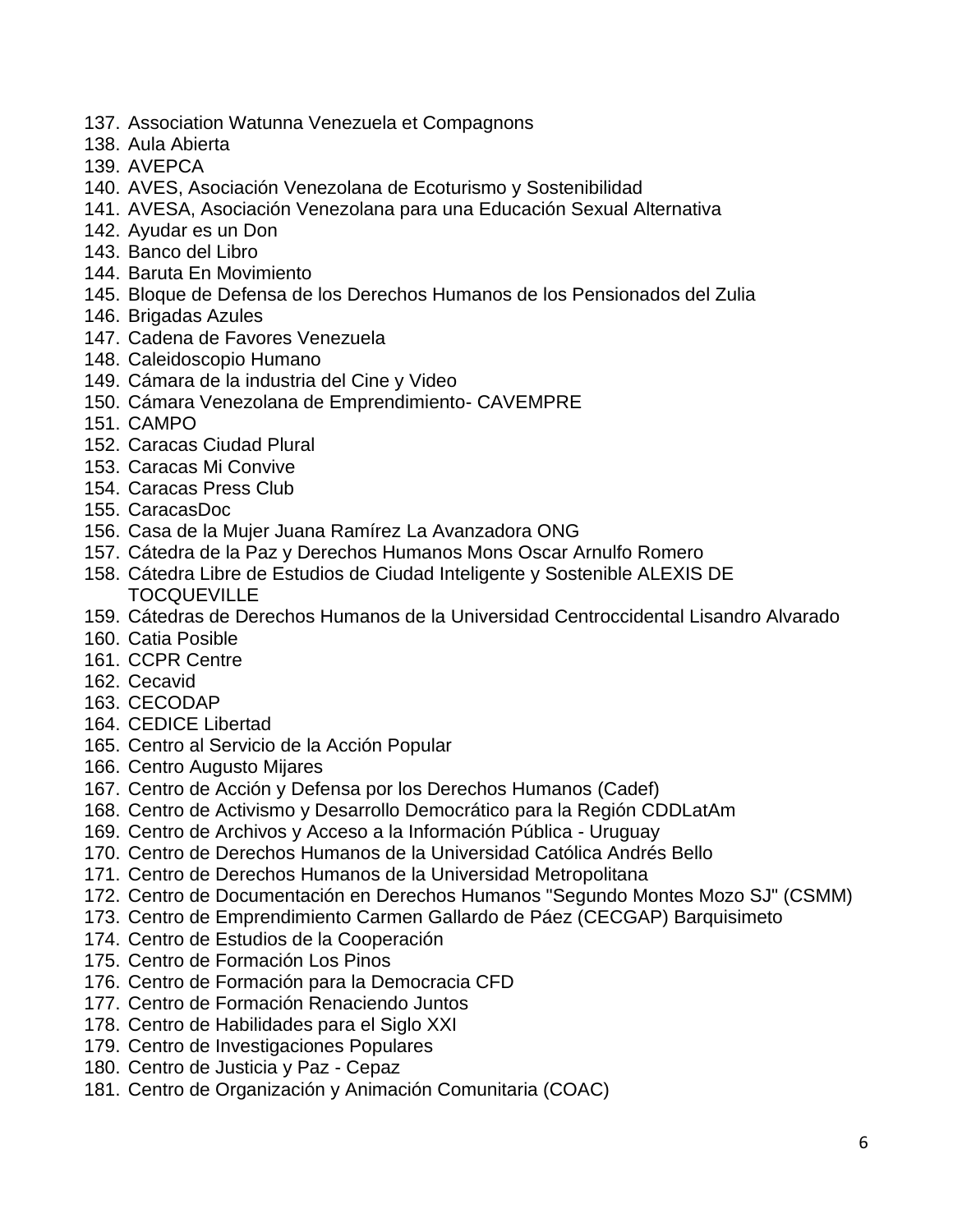- 182. Centro Educacional de la Asociación de Profesores de la Universidad de Los Andes
- 183. Centro Monseñor Arias Blanco
- 184. Centro Nacional de Bioética CENABI
- 185. Centro para la investigación de la infancia y la familia (CENDIF)
- 186. Centro para la Paz y los Derechos Humanos de la Universidad Central de Venezuela
- 187. Centro para los Defensores y la Justicia (CDJ)
- 188. Chile Transparente
- 189. Circuito GRAN CINE
- 190. Circulo de reporteros gráficos de Venezuela
- 191. CISFEM
- 192. Ciudadanía Activa
- 193. Ciudadanía con Compromiso AC
- 194. Ciudadanos Unidos
- 195. Civilis Derechos Humanos
- 196. Civitas
- 197. Clima21 Ambiente y Derechos Humanos
- 198. CNP Ciudad Guayana
- 199. Coalición por los Derechos Humanos y la Democracia
- 200. Coalición Siderúrgica 40
- 201. Codevida Coalición de Organizaciones por el Derecho a la Salud y la Vida
- 202. COFAVIC
- 203. Colegio de Abogados de Carabobo
- 204. Colegio de Abogados del Estado Apure
- 205. Colegio de Abogados del Estado Barinas
- 206. Colegio de Abogados del Estado Guárico
- 207. Colegio de Abogados del Estado Nueva Esparta
- 208. Colegio de Bioanalistas
- 209. Colegio de Enfermeras(os) del Estado Carabobo
- 210. Colegio de Farmacéuticos del Estado Barinas
- 211. Colegio de Farmacéuticos del Estado Carabobo
- 212. Colegio de Ingenieros del Estado Guárico (CIEG)
- 213. Colegio de Médicos Monagas
- 214. Colegio de Nutricionistas y Dietistas de Venezuela
- 215. Colegio Mariano Picón Salas
- 216. Colegio Nacional de Periodistas
- 217. Comisión de DDHH de la Federación Venezolana de Colegios de Abogados del Estado Apure
- 218. Comisión de DDHH del Estado Monagas de la FCAV
- 219. Comisión de Derechos Humanos de la Facultad de Ciencias Jurídicas y Políticas de LUZ
- 220. Comisión de Derechos Humanos de la Federación de Abogados de Venezuela Capitulo Estado Bolívar
- 221. Comisión de la Mujer Universidad de Los Andes
- 222. Comisión Mexicana de Defensa y Promoción de los Derechos Humanos (México)
- 223. Comisión Nacional de DDHH de la Federación de Colegios de Abogados de Venezuela del Estado Guárico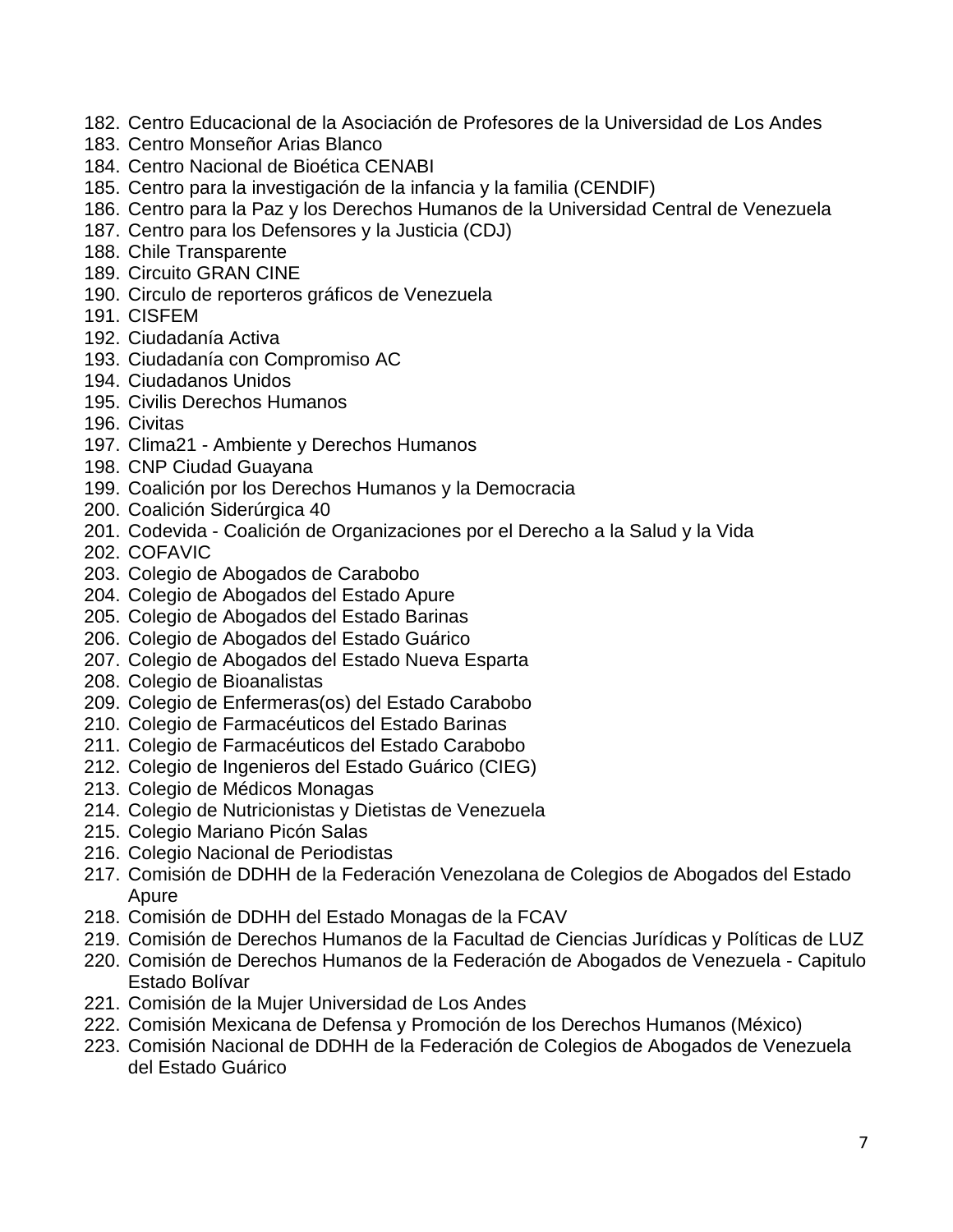- 224. Comisión Nacional de DDHH de la Federación de Colegios de Abogados de Venezuela del Estado Mérida
- 225. Comisión Nacional de DDHH de la Federación de Colegios de Abogados de Venezuela del Estado Táchira
- 226. Comisión Nacional de Derechos Humanos de la Federación de Colegios de Abogados de Venezuela del Estado Barinas
- 227. Comisión Nacional de Derechos Humanos de la Federación de Colegios de Abogados de Venezuela del Estado Lara
- 228. Comisión Nacional de Derechos Humanos de la Federación de Colegios de Abogados de Venezuela del Estado Nueva Esparta
- 229. Comisión para los Derechos Humanos del Estado Zulia (Codhez)
- 230. Comisión para los Derechos Humanos y la Ciudadanía CODEHCIU
- 231. Comité de Afectados por Apagones
- 232. Comité de DDHH de la Carucieña
- 233. Comité de DDHH de San Pedro
- 234. Comité de DDHH para la Defensa de Pensionados, Jubilados, Adultos Mayores y Personas con Discapacidad
- 235. Comité de Derechos Humanos de La Guajira
- 236. Comité en Defensa de los Derechos Humanos de los Pensionados y Jubilados
- 237. Comité para la Defensa de los DDHH Guarenas
- 238. Comité para la Defensa de los DDHH Montalbán
- 239. Comité para la Defensa de los DDHH Parroquia Coche
- 240. Comité para la Defensa de los DDHH Parroquia La Vega
- 241. Comité para la Defensa de los DDHH Parroquia Petare José Félix Ribas
- 242. Comité para la Defensa de los DDHH Parroquia Santa Rosalía
- 243. Comité por una Radiotelevisión de Servicio Publico
- 244. Comité Pro Defensa de los Derechos Humanos Familiares y Víctimas del Estado Falcón. COPRODEH
- 245. Comités para la Defensa de los DDHH Parroquia la Dolorita
- 246. Compromiso Compartido
- 247. Comunidad de Mujeres viviendo con VIH
- 248. Comunidad en Movimiento AC
- 249. Conciencia Ciudadana AC
- 250. Confederación Sordos de Venezuela (Consorven)
- 251. Confianza-UCV
- 252. Conoce tus Derechos
- 253. Consejo Arquidiocesano de Laicos Mérida
- 254. Consejo Comunal Prados del Este
- 255. Consejo Nacional de Laicos de Venezuela
- 256. Constructores de Paz
- 257. Control Ciudadano para la Seguridad, la Defensa y la Fuerza Armada Nacional
- 258. CONVER Venezuela
- 259. Convite AC
- 260. Cooperativa Caribana / Mérida
- 261. Cooperativa MAS Producciones
- 262. Coordinación DDHH Estado Miranda por la Federación de Abogados de Venezuela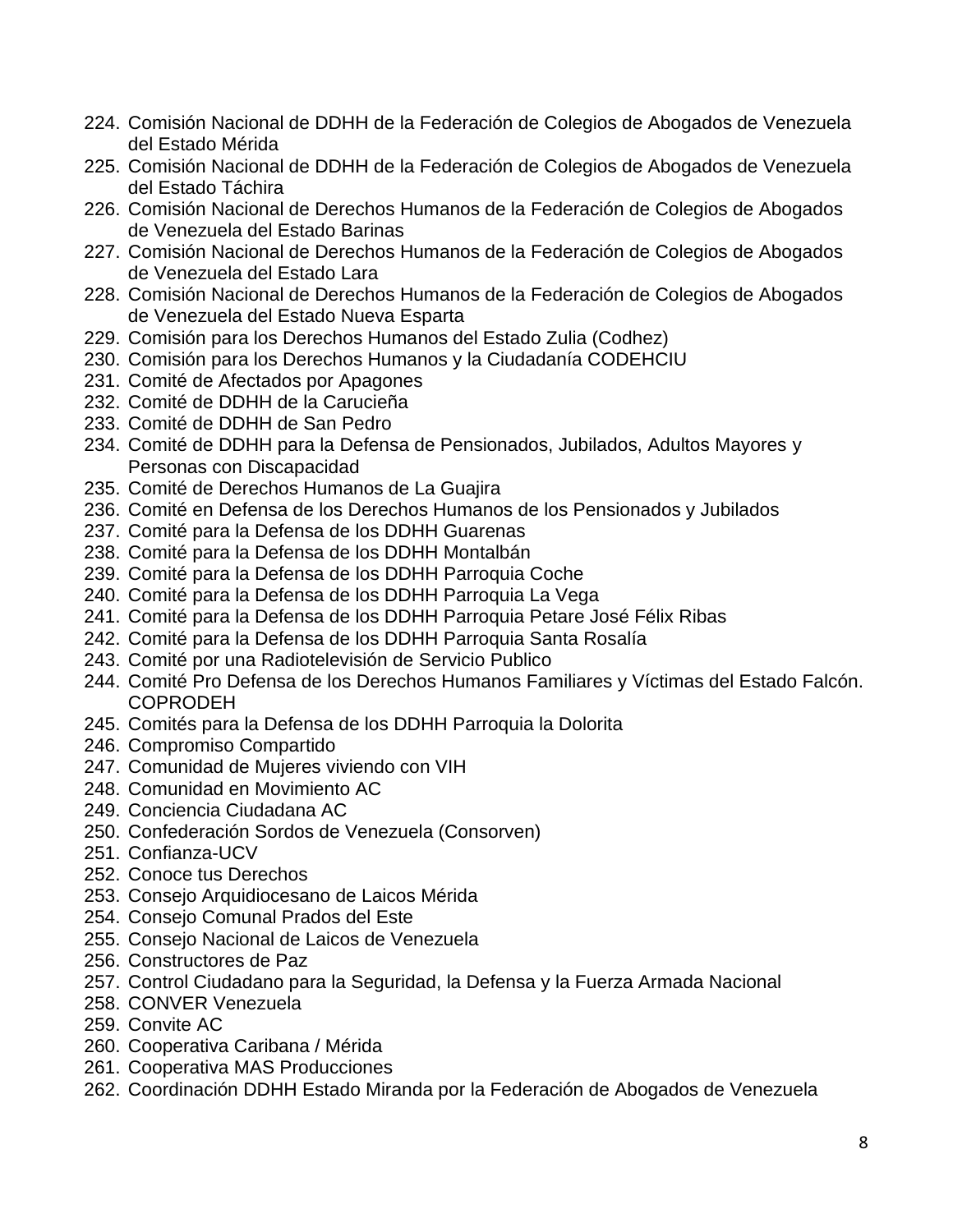- 263. Coordinadora de Lucha Vecinal Lara
- 264. COPI Centro de Orientación Psicopedagógica Integral
- 265. Crea País
- 266. Creemos Alianza Ciudadana
- 267. Creemos Alianza Ciudadana Bolívar
- 268. Creemos Alianza Ciudadana Carabobo
- 269. Creemos Alianza Ciudadana Lara
- 270. Creemos Alianza Ciudadana Libertador
- 271. Creemos Alianza Ciudadana Miranda
- 272. Creemos Alianza Ciudadana Región Mérida
- 273. Creemos Alianza Ciudadana Táchira
- 274. Creemos Alianza Ciudadana Zulia
- 275. Creemos Sucre
- 276. Cuentos del Escarabajo
- 277. Cultura Democrática
- 278. Defensa en Acción
- 279. Defensores Populares de la República (DPFR-LARA)
- 280. DEFENSORIA ASOCIADA DA, Coordinación Venezuela
- 281. Defiende Venezuela
- 282. Dirección de DDHH del Colegio de Abogados del Estado Miranda
- 283. Eco Alianza de Venezuela
- 284. ECOVENARGEN
- 285. EDEPA A.C.
- 286. Educared
- 287. Einheit für Venezuela e.V.
- 288. El Jardín de la Esperanza
- 289. El km Inteligente
- 290. Embajadores del Orinoco
- 291. Emprendimiento Joven por Venezuela (Emprenjoven)
- 292. Encuentro Ciudadano
- 293. Epikeia Derechos Humanos
- 294. Equilibrio Hatillano
- 295. Equipo de Defensa de DDHH de Táchira (EDDHT)
- 296. Escuela de Comunicación Social Ucab Guayana
- 297. Escuela de Fútbol Fe y Alegría
- 298. Escuela de Oficios Valera
- 299. Espacio Civil A.C.
- 300. Espacio Público
- 301. Esperanzaenacción
- 302. EXCUBITUS Derechos Humanos en Educación
- 303. Éxodo A.C.
- 304. Expresión Libre
- 305. Extinction Rebellion Venezuela
- 306. Fábrica de Cine Programa Social
- 307. FAVL Frente Amplio Venezuela Libre
- 308. FAVL Frente Amplio Venezuela Libre CARONÍ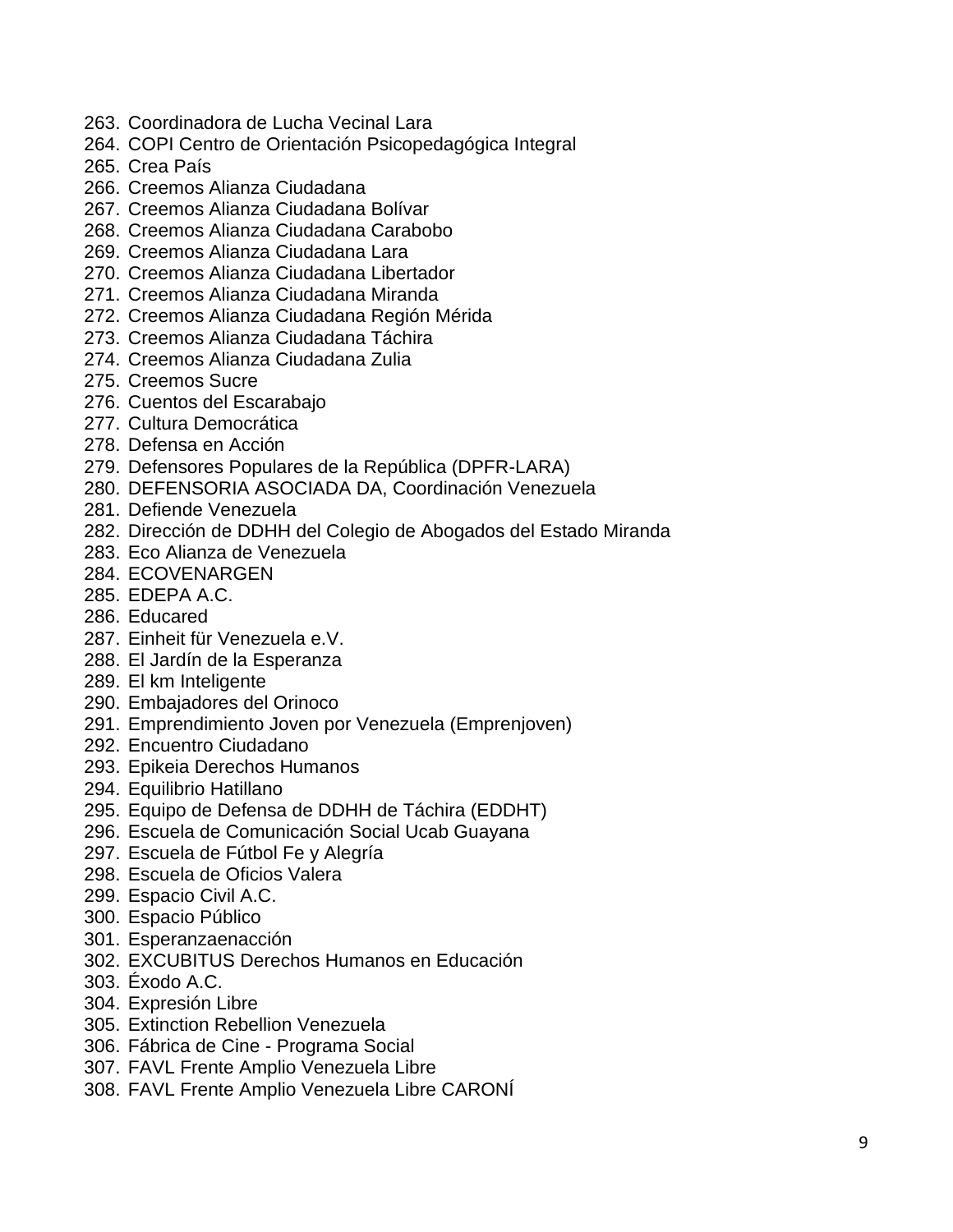- 309. Fe en Venezuela
- 310. Fe y Alegría
- 311. Fedecámaras Monagas
- 312. Federación de Colegio de Abogados de la República Bolivariana de Venezuela
- 313. Federación de Colegios de Bioanalistas de Venezuela, FECOBIOVE
- 314. Federación de Estudiantes de Derecho de Venezuela FEDEVE
- 315. Federación de Estudiantes Universitarios por los Derechos Humanos FEDEHU
- 316. Federación Nacional de Padres y Representantes FENASOPADRES
- 317. Federación Única de Trabajadores y Trabajadoras del Estado Anzoátegui FETRANZOATEGUI
- 318. Federación Venezolana de Estudiantes de Bioanálisis
- 319. Federación Venezolana de Estudiantes de Comunicación Social
- 320. Festival de Cine de Maracaibo
- 321. Festival Internacional de cine VIH SIDA Vihsion
- 322. Fetrapure
- 323. Fetrasalud-Zulia
- 324. FEVIVIR-Apoyo a Mujeres con Cáncer
- 325. Fondo Social para la Acción Popular y la Paz
- 326. Fordisi
- 327. Foro Ciudadano
- 328. Foro de Periodismo Argentino (FOPEA)
- 329. Foro Hatillano
- 330. Foro Penal
- 331. Foro San Antonio
- 332. Fraternidad Dominicana
- 333. Freedom House
- 334. Frente Amplio de Mujeres Venezuela Libre
- 335. Frente Autónomo para la Defensa del Empleo, el Salario y el Sindicato (FADESS)
- 336. Frente Nacional de Mujeres
- 337. Frente Universitario por la Recuperación de Venezuela
- 338. Fridays for Future Venezuela Región Central
- 339. FUCCAM (Falcón Unido contra el Cáncer Mama)
- 340. Fuerza Ecológica Calabozo (FECOLCA)
- 341. FUNCAMAMA, Fundación de lucha contra el cáncer de mama.
- 342. Fundación "5aldía" Venezuela
- 343. Fundación Adamas. CR
- 344. Fundación Agua Sin Fronteras
- 345. Fundación Aguaclara
- 346. Fundación AID FOR AIDS
- 347. Fundación Alberto Adriani
- 348. Fundación Amigos del Adolescente, FUNDAMAD
- 349. Fundación Amigos del Enfermo Hepático (FUNDAHE)
- 350. Fundación Ángeles de Luz
- 351. Fundación Arcoiris Por La Vida
- 352. Fundación Arepita Feliz
- 353. Fundación Artemisas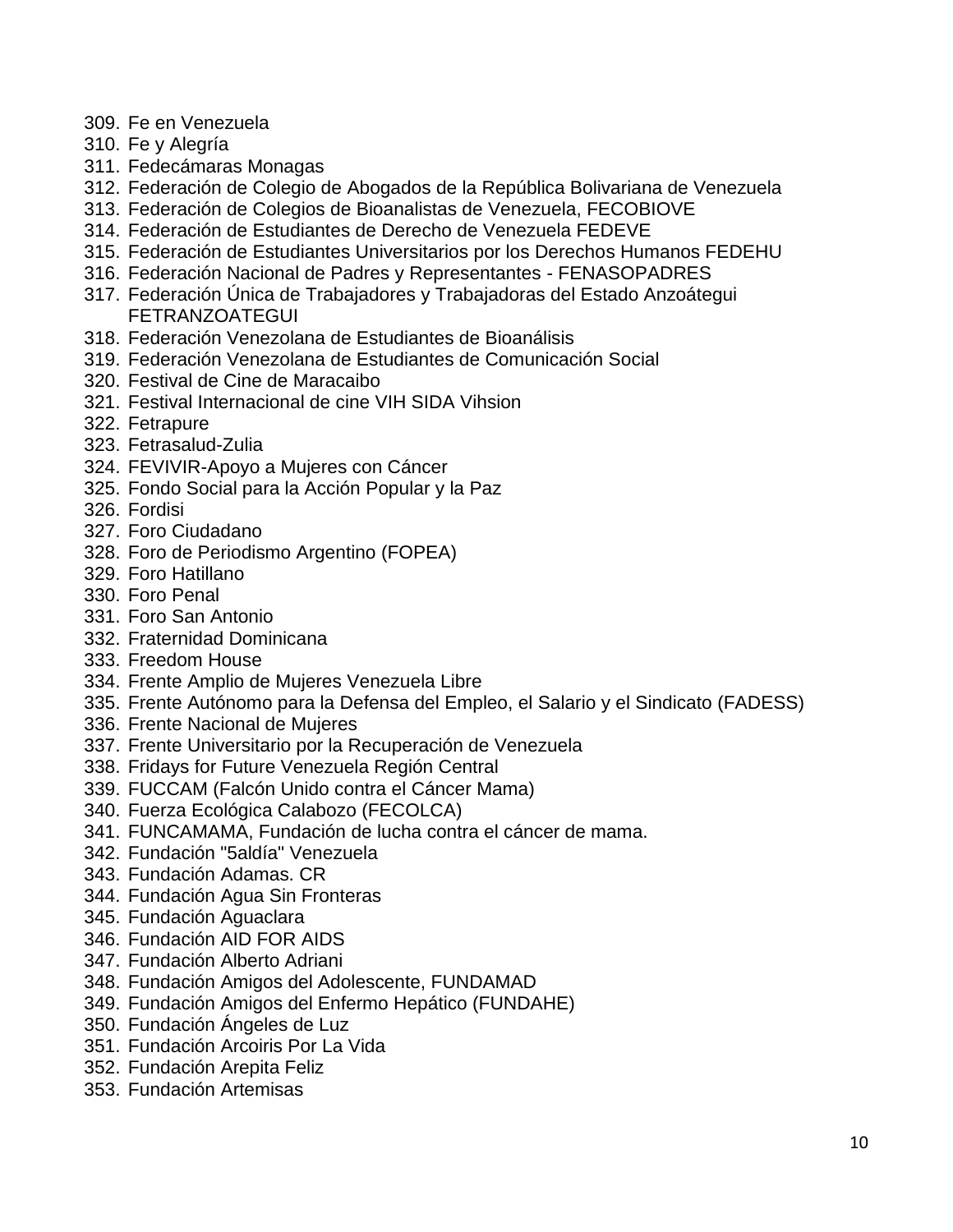- 354. Fundación Ayuda a Tú Prójimo y al Planeta
- 355. Fundación Basura Cero
- 356. Fundación Bengoa
- 357. Fundación Blanca Nieve Sierra
- 358. Fundación Caribe Sur
- 359. Fundación Celiaca de Venezuela
- 360. Fundación Centro Comunitario para la Cooperación y el Aprendizaje Juventud Preventiva
- 361. Fundación Centro Gumilla de Los Jesuitas de Venezuela
- 362. Fundación CIIDER
- 363. Fundación Ciudadanía y Desarrollo Ecuador
- 364. Fundación Conciencia Por La Vida
- 365. Fundación Corazón Rosa
- 366. Fundación Cristiana Manos por Venezuela
- 367. Fundación Cultural Cultyvalor
- 368. Fundación Dame tu Mano
- 369. Fundación Dar Idear y Ofrecer Siempre (DIOS)
- 370. Fundación de Egresados UNET
- 371. Fundación Dejad que los niños vengan a mi
- 372. Fundación Derechos Humanos Anzoátegui
- 373. Fundación Desarrollo Sustentable de Venezuela
- 374. Fundación Diáspora Venezolana Fundiasve
- 375. Fundación Dulce Esperanza
- 376. Fundación El Amparo
- 377. Fundación El Escudo De Díos
- 378. Fundación El Zulia Recicla
- 379. Fundación Emprendedores Solidarios
- 380. Fundación Epékeina
- 381. Fundación Espiga del Guárico
- 382. Fundación Familia del Divino Niño Jesús
- 383. Fundación Fronteras Humanas
- 384. Fundación Gestalt a Puertas Abiertas
- 385. Fundación Gloria Latorre
- 386. Fundación Gran Familia de la Salud
- 387. Fundación Gran Victoria
- 388. Fundación Grupo De Apoyo A Todo Pulmón
- 389. Fundación Hábitat Verde
- 390. Fundación Hermanas Marín
- 391. Fundación Hijos de la Madre Tierra
- 392. Fundación Humana
- 393. Fundación Humano y Libre
- 394. Fundación Impronta
- 395. Fundación INCIDE
- 396. Fundación Innocens
- 397. Fundación Instituto de Previsión del Profesorado de la Universidad de Los Andes
- 398. Fundación Interamericana para el Desarrollo de la Gestión Social (FIGSOCIAL)
- 399. Fundación Iribarren Lucha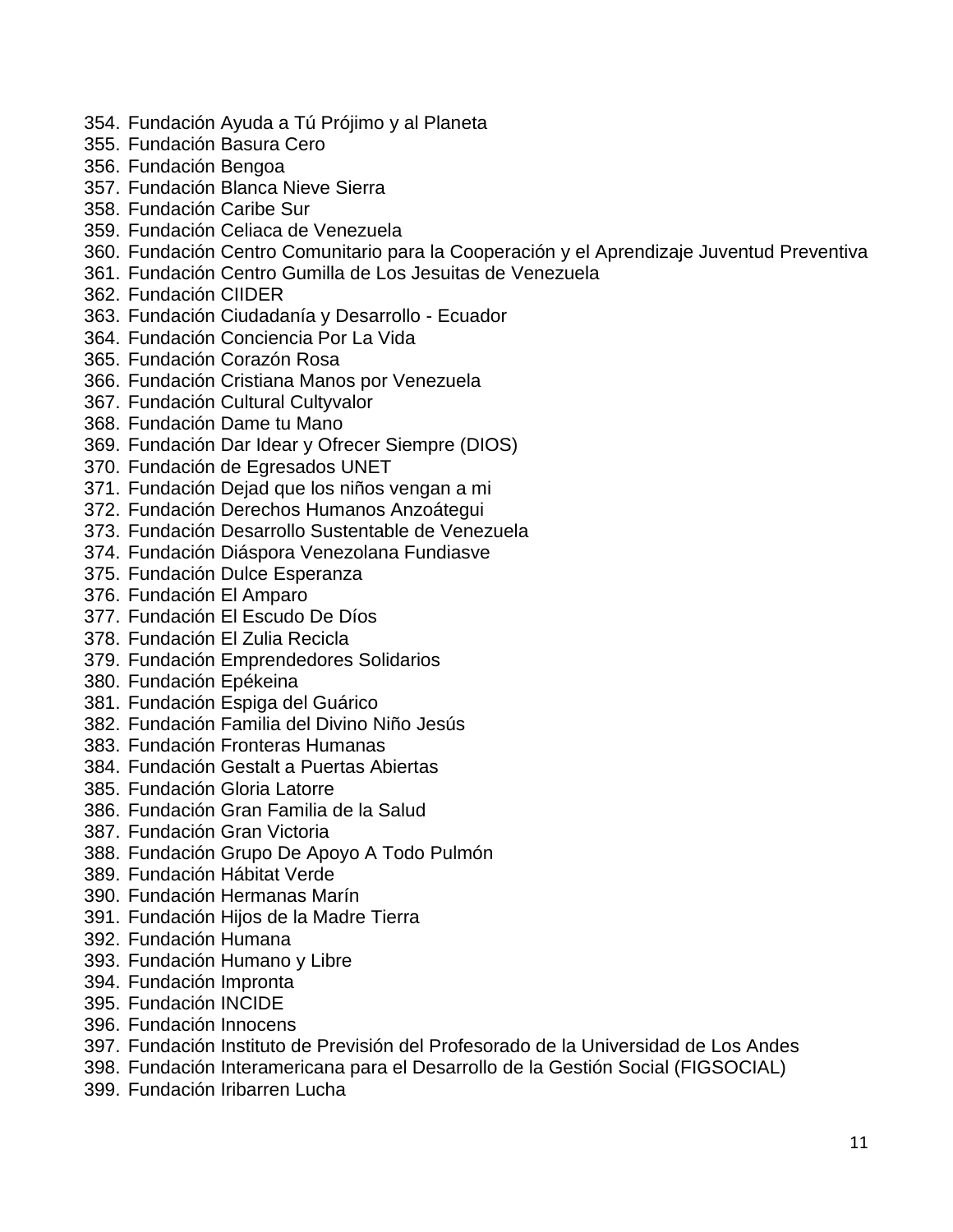- 400. Fundación Itaka Escolapios Venezuela
- 401. Fundación Jóvenes Unidos por Venezuela
- 402. Fundación Joseé Gregorio Hernández Siervo Salud
- 403. Fundación Justicia y Género, Costa Rica
- 404. Fundación Laboratorio de Desarrollo Humano
- 405. Fundación Leonardo González Barreto
- 406. Fundación Libertad y Desarrollo
- 407. Fundación Lucas de Mi Corazón
- 408. Fundación Lucelia
- 409. Fundación Luz y Vida
- 410. Fundación Maggie Paul
- 411. Fundación Mavid Carabobo
- 412. Fundación Mechitas de Amor
- 413. Fundación Nodo Social
- 414. Fundación para el Debido Proceso (DPLF)
- 415. Fundación Para El Desarrollo De Libertad Ciudadana TI Panamá
- 416. Fundación para el Desarrollo Integral FUNDESI
- 417. Fundación para el Fortalecimiento de Instituciones con Visión Social (FOINVIS)
- 418. Fundación para la Libertad de Prensa FLIP (Colombia)
- 419. Fundación Parkinson Carabobo
- 420. Fundación Pies Descalzo de los Predilectos
- 421. Fundación Primeros Auxilios Ulandinos Mérida
- 422. Fundación Pro Bono Venezuela, ProVene
- 423. Fundación Pro-Defensa del Derecho a la Educación y la Niñez (FUNDA-PDEN)
- 424. Fundación Punto Ecológico
- 425. Fundación Ramón Devia
- 426. Fundación Red Venezolana de Hombres Positivos RVH+
- 427. Fundación Refugios Pana
- 428. Fundación Rehabilitarte
- 429. Fundación Risazón
- 430. Fundación S.O.S Somos Portuguesa
- 431. Fundación Salud Querida SQ
- 432. Fundación Santa Bernardita FUNSABER
- 433. Fundación Schola Cantorum de Venezuela
- 434. Fundación Sembrando Esperanza
- 435. Fundación Sida Región Táchira (Fundasidarta)
- 436. Fundación Talento al Día de María-Taldemaía
- 437. Fundación Tierra Viva
- 438. Fundación Una Luz Para el Autismo (FUNAUTA)
- 439. Fundación Váyalo
- 440. Fundación Vida Adolescente (FUNDAVA)
- 441. Fundaconvive
- 442. Fundadown Venezuela
- 443. Fundamedios (Regional)
- 444. Fundamigos
- 445. FUNDAMUJER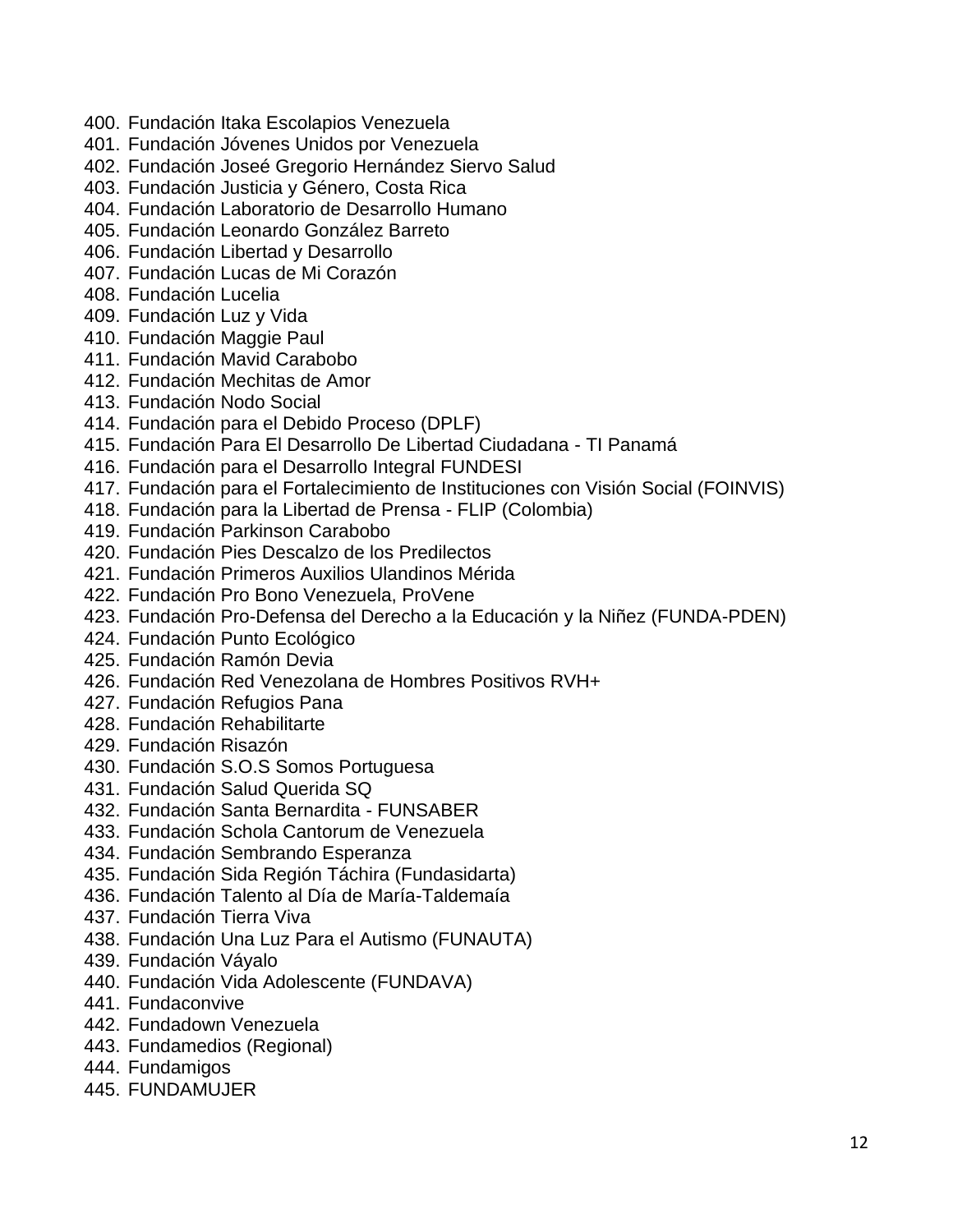- 446. FUNDANICA Fundación de ayudas del Niño con Cáncer
- 447. Fundapema ONG, Estado Apure
- 448. FundaRedes
- 449. Fundaseno Mi Grupo de Apoyo
- 450. Fundaval
- 451. Fundayama, Fundación de Apoyo y Acompañamiento en Manejo Oncológico
- 452. FUNDEFIR COLOMBIA
- 453. Fundehullan
- 454. FUNDEMUL Venezuela
- 455. FUNDIMMA (Fundación Cristiana para la Liberación Popular)
- 456. FUNSOGUA
- 457. Gaia, Centro de las Mujeres
- 458. Gente & Ciudad, A.C.
- 459. Gente de Guarenas
- 460. Gente de Mario Briceño Iragorry
- 461. Gente sumando
- 462. Geografía Viva
- 463. Global Centre for the Responsibility to Protect
- 464. GobiérnaTec
- 465. Gritemos con Brío
- 466. Grupo Cultural Reflejos Yaracuy
- 467. Grupo de trabajo sobre Asuntos Indígenas
- 468. Grupo La Colina A.C.
- 469. Grupo Social Cesap
- 470. Grupo UNO
- 471. GuaicayPuro
- 472. Guardianes Ecológicos. Valera Estado Trujillo
- 473. Guerreros Pequeños
- 474. Hearts On Venezuela
- 475. Hijos de Moran
- 476. Hogar Virgen de los Dolores
- 477. Humano Derecho Radio Estación
- 478. ICASO
- 479. IFEX-ALC
- 480. Iniciativa Por Venezuela
- 481. Insieme per il Venezuela
- 482. Instituto Cubano por la Libertad de Expresión y Prensa (ICLEP)
- 483. Instituto de Estudios Parlamentarios Fermín Toro
- 484. Instituto de Investigaciones de la Comunicación ININCO. UCV
- 485. Instituto de Investigaciones Jurídicas de la UCAB
- 486. Instituto de Prensa y Libertad de Expresión IPLEX Costa Rica
- 487. Instituto DEMOS-Guatemala
- 488. Instituto Mead de Venezuela AC
- 489. Instituto Progresista
- 490. Instituto Venezolano de Asistencia Comunitaria y Social
- 491. Instituto Venezolano de Estudios Sociales y Políticos -INVESP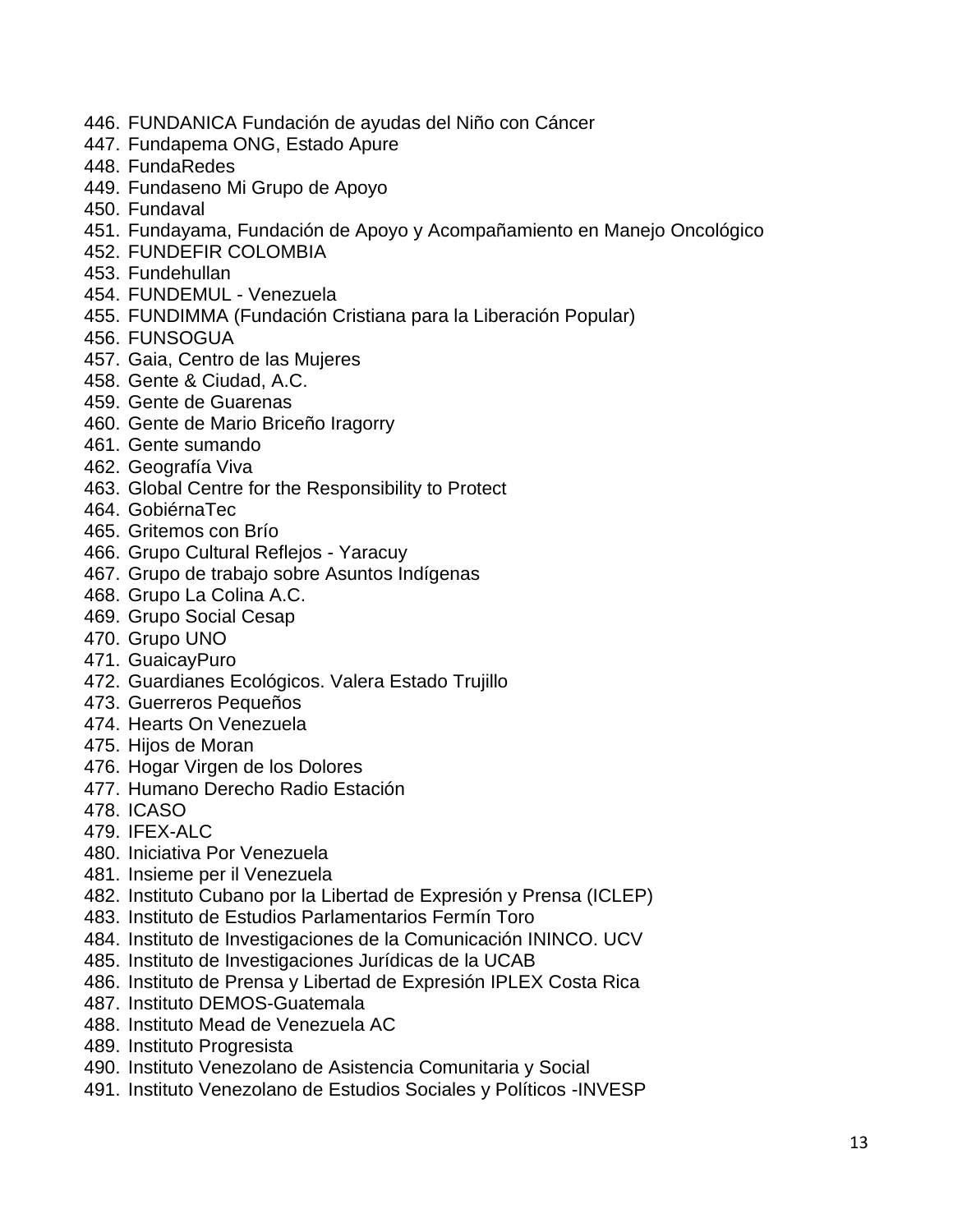- 492. International Treatment Preparedness Coalition Latin America and Caribbean -ITPC-LATCA
- 493. Invedin
- 494. Ipys Venezuela
- 495. Jóvenes Emprendedores/Junior Achievement de Venezuela
- 496. Justicia Encuentro y Perdón
- 497. Justicia Paz e Integridad de la Creación
- 498. Justicia Venezolana
- 499. Justicia y Paz OP Venezuela
- 500. Justicia y Proceso Venezuela (JUYPROVEN)
- 501. La Choza del Espíritu Santo
- 502. La Escuela de Ciudadanos Asociación Civil
- 503. La Montaña es Plural
- 504. Labo Ciudadano
- 505. Laboratorio de Paz
- 506. Las Piloneras
- 507. Liderazgo y Visión
- 508. Líderes Libres (DDHH & Conservación Ambiental)
- 509. Liga Colombiana de Lucha contra el SIDA LIgaSida
- 510. Liga Merideña contra el Sida
- 511. Mapani Venezuela
- 512. Meals4Hope Alimentando Esperanza
- 513. Médicos Unidos de Venezuela, Carabobo
- 514. Médicos Unidos de Venezuela, Táchira
- 515. Médicos Unidos por Venezuela, Anzoátegui
- 516. Médicos Unidos por Venezuela, Apure
- 517. Médicos Unidos por Venezuela, Barinas
- 518. Médicos Unidos por Venezuela, Caracas
- 519. Médicos Unidos por Venezuela, Ciudad Bolívar
- 520. Médicos Unidos por Venezuela, Falcón
- 521. Médicos Unidos por Venezuela, Guárico
- 522. Médicos Unidos por Venezuela, Lara
- 523. Médicos Unidos por Venezuela, Mérida
- 524. Médicos Unidos por Venezuela, Miranda
- 525. Médicos Unidos por Venezuela, Nueva Esparta
- 526. Médicos Unidos por Venezuela, Sucre
- 527. Médicos Unidos por Venezuela, Zulia
- 528. Mesa Ambiental Nacional
- 529. Monitor de Derechos Humanos
- 530. Monitor de Víctimas
- 531. Monitor Salud
- 532. Monitor Social A.C.
- 533. MOV7 La Voz Alcasiana
- 534. Movimiento Ciudadano Dale Letra
- 535. Movimiento Ciudadano Palavecino Renace
- 536. Movimiento Creando Ciudadanos (MOCRECI)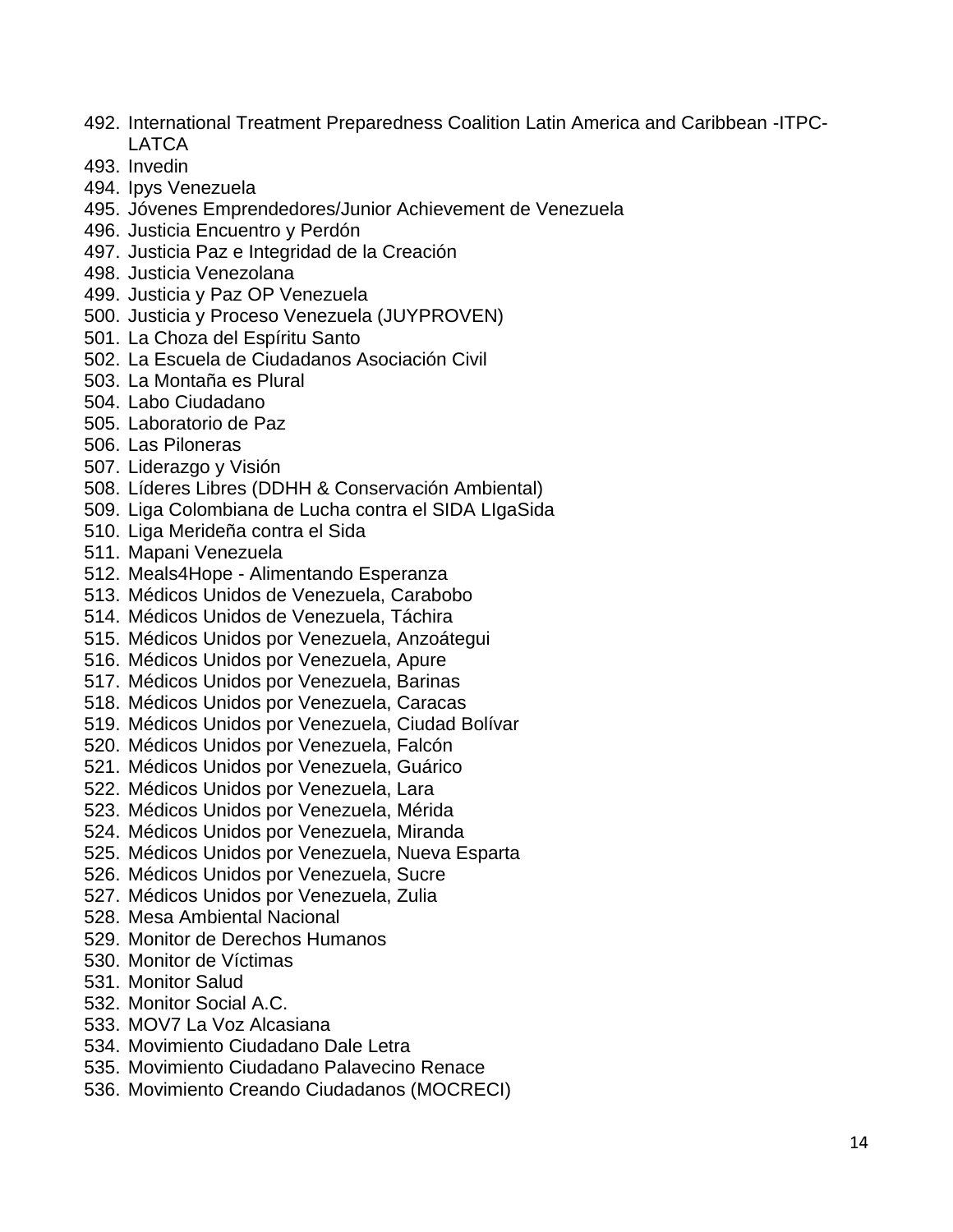- 537. Movimiento Estudiantil de Acción Usemista
- 538. Movimiento Sindical de Base (MOSBASE)
- 539. Movimiento SOMOS
- 540. Mujer y Ciudadanía A.C.
- 541. Mujeres Con Voluntad
- 542. Mujeres por la Libertad
- 543. Mujeres Sin Fronteras
- 544. Mulier
- 545. Natural Bio Conservation
- 546. Nirvana Project Org
- 547. Nunca Dejes de Soñar (Nuddso)
- 548. Observador de Crímenes contra la Paz
- 549. Observatorio Ciudadano de Derechos Humanos del Centro de Animación Juvenil
- 550. Observatorio de DDHH de la ULA, Capitulo Trujillo
- 551. Observatorio de Derechos Humanos de la Universidad de los Andes
- 552. Observatorio de Ecología Política de Venezuela
- 553. Observatorio Electoral Venezolano
- 554. Observatorio Global de Comunicación y Democracia
- 555. Observatorio Nacional de Derechos Humanos
- 556. Observatorio Penal Mérida OPEM DDHH INTERNACIONAL
- 557. Observatorio Venezolano DDHHMujeres
- 558. Observatorio Venezolano de Conflictividad Social (OVCS)
- 559. Observatorio Venezolano de la Salud
- 560. Observatorio Venezolano de Prisiones
- 561. Observatorio Venezolano de Violencia (OVV)
- 562. Observatorio Venezolano de Violencia, Guárico
- 563. Observatorio Venezolano de Violencia, Trujillo
- 564. Oficina de Derechos Humanos del Vicariato Apostólico de Puerto Ayacucho
- 565. ONG Hombres por la Equidad e Igualdad
- 566. ONG La Rebelión de las Regiones
- 567. ONG Programa Sociocultural Círculo de Realización Psicoexpresiva
- 568. ONG REDRETO
- 569. Opción Venezuela AC
- 570. ORFAVIDEH Organización de Familiares Víctimas de Ejecuciones Extrajudiciales y Torturas
- 571. Org. Indígena Wainjirawa-UAIN
- 572. Organización Comunitaria Las Brisas
- 573. Organización Humanitaria Las Vírgenes
- 574. Organización Humanitaria Zona 10 La Gran Victoria
- 575. Organización Nacional de Trasplante de Venezuela ONTV
- 576. Organización No Gubernamental Un Día Más
- 577. Organización para la Prevención Nacional de la Corrupción (Orpanac)
- 578. Organización Social Católica OSCASI
- 579. Otro Enfoque
- 580. Padres Organizados de Venezuela
- 581. Panamerican and Caribbean Union for Humans Rights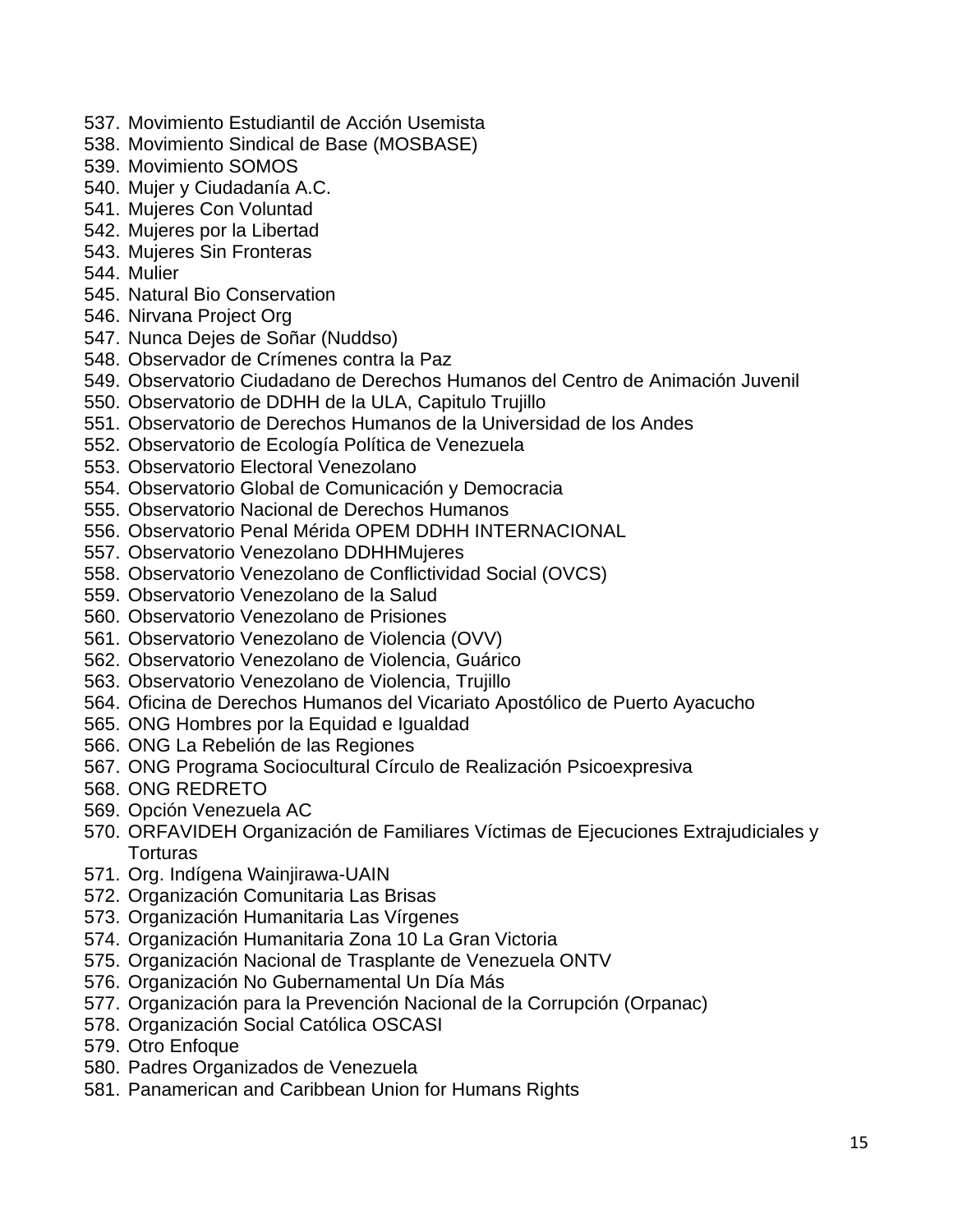- 582. Planeta Vital
- 583. Plaperts Plataforma de Personas que ejercen Trabajo Sexual
- 584. Plataforma contra el Arco Minero del Orinoco
- 585. Plataforma de Acción Humanitaria Nacional PAHNAL
- 586. PNC Bolívar Plataforma Vecinal Cd Bolívar
- 587. Poder Ciudadano
- 588. Polish Medical Mission
- 589. Portales en Positivo
- 590. Positivos en Colectivo
- 591. Prepara Familia
- 592. Primeros Auxilios Margarita
- 593. PROADOPCION, A. C.
- 594. Procatia
- 595. Proética, Capítulo Peruano de Transparencia Internacional
- 596. Profesores Ucevistas por la Unidad de las Fuerzas Democráticas
- 597. Programa Feminista La Corriente
- 598. Proiuris
- 599. PROMEDEHUM
- 600. Provea, Programa Venezolano de Educación-Acción en Derechos Humanos
- 601. Proyecta Ciudadanía AC
- 602. Proyecto Ciudad
- 603. Proyecto 860
- 604. Proyecto Mujeres
- 605. Proyecto PLÉYADE
- 606. Proyecto Roscio
- 607. PSICODEHU
- 608. Psicólogos sin Fronteras Venezuela
- 609. Pulseras Azules Venezuela
- 610. Red Agroalimentaria de Venezuela
- 611. Red Andina de Derechos Humanos (RADAR)
- 612. Red de Acción Social de la Iglesia RASI
- 613. Red de Activistas Ciudadanos por los Derechos Humanos (REDAC)
- 614. Red de Casas Don Bosco
- 615. Red de Defensores de Derechos Humanos Nueva Esparta
- 616. Red de Derechos Humanos del Estado Lara (REDHELARA)
- 617. Red de Derechos Humanos del Estado Zulia (REDHEZ)
- 618. Red de Organizaciones de Derechos Humanos del Estado Anzoátegui (Redhanz)
- 619. Red de Organizaciones Vecinales de Baruta
- 620. Red de Personas con VIH Mar del Plata, Argentina
- 621. Red Joven Venezuela
- 622. Red Mérida Feminista
- 623. Red Nacional de Personas Indígenas que viven con VIH/SIDA, RENPO Chile
- 624. Red Naranja
- 625. Red por los Derechos Humanos de Niños, Niñas y Adolescentes (REDHNNA)
- 626. Red por los Derechos Humanos en la Frontera (ReDHFrontera)
- 627. Red venezolana de gente positiva (RVG+)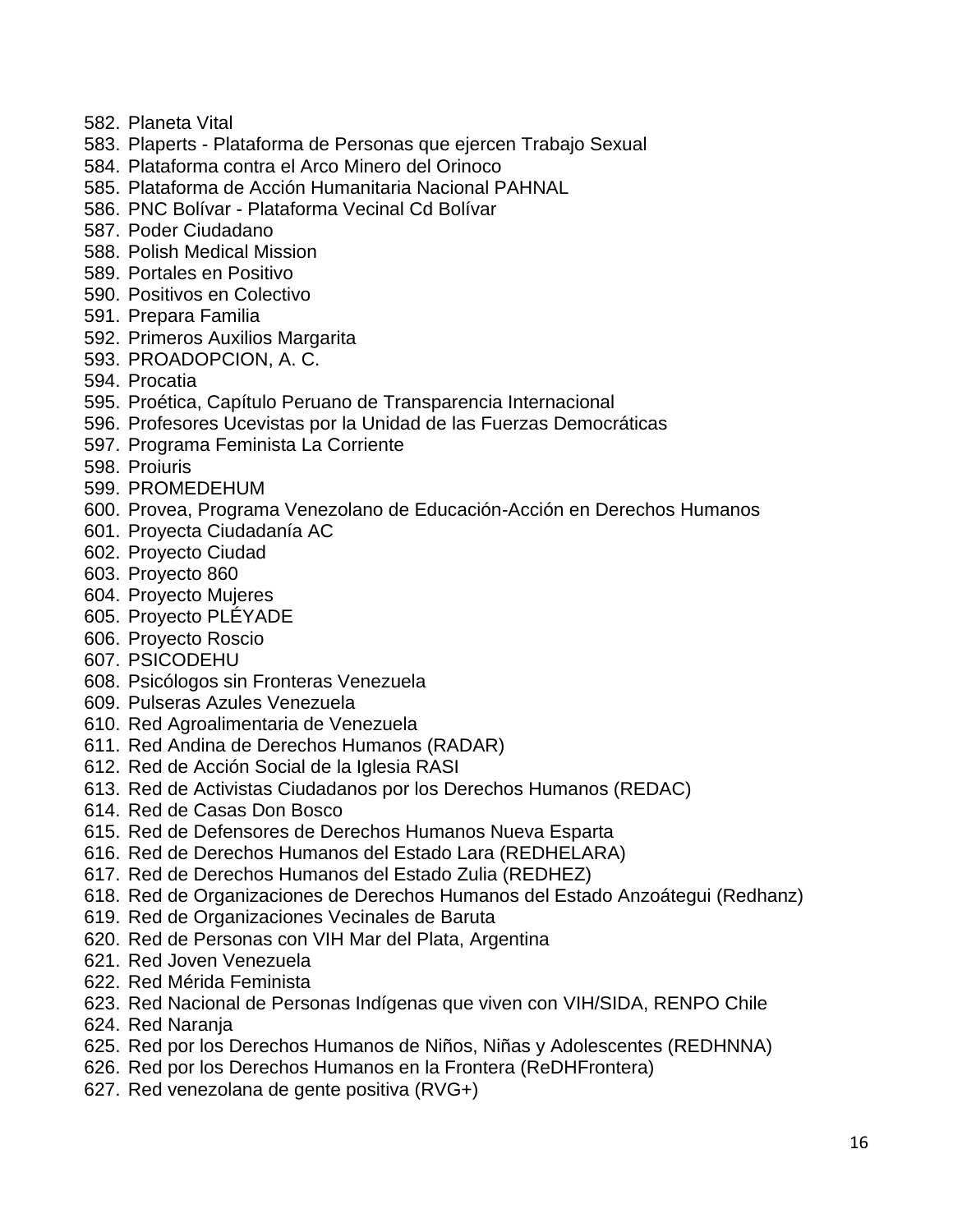- 628. REDAC Barinas
- 629. Redac Internacional
- 630. RedesAyuda
- 631. Redlad
- 632. Rednacer
- 633. Renacer Amigos del Paciente con VIH
- 634. REPEM-Venezuela
- 635. Resonalia.org
- 636. Reto País
- 637. Robert F. Kennedy Human Rights
- 638. Rosas & Ángeles Fundación
- 639. Sembrando Futuro
- 640. Senos Ayuda Anzoátegui
- 641. Senosalud
- 642. SenosAyuda A.C.
- 643. Ser. Investigación y Comunicación
- 644. Servicio de Información Pública
- 645. Servicio Jesuita a Refugiados JRS -Venezuela
- 646. Servicio Social de Iglesias
- 647. SINATRAUCV
- 648. Sindicato de Obreros y Bedeles Gobernación del Estado Táchira SOBETA
- 649. Sindicato de Trabajadores de la Electricidad del Estado Miranda
- 650. Sindicato de Trabajadores Profesionales y Técnico de la Universidad del Zulia
- 651. Sinergia. Red Venezolana de Organizaciones de Sociedad Civil
- 652. Sintraelem
- 653. Sintrainces
- 654. Sobrepasadas
- 655. Sociedad Bolivariana Capítulo Estado Vargas
- 656. Sociedad Civil Activa Mérida
- 657. Sociedad Civil Empresarial Antolín
- 658. Sociedad Civil Organizada Margarita
- 659. Sociedad de Ciencias Naturales La Salle
- 660. Sociedad Hominis Iura (SOHI)
- 661. Sociedad Venezolana de Ciencias Naturales SVCN
- 662. Sociedad Venezolana para Niños y Adultos Autistas
- 663. Solidaridad Activa
- 664. SOS Pacientes Renales
- 665. StopVIH
- 666. Subcapítulo Zulia de la Asociación Mundial de Jóvenes Juristas y Estudiantes de Derecho
- 667. SUEP-APURE
- 668. SUNEP INPARQUES Sindicato Unitario Nacional de Empleados Públicos del Instituto Nacional de Parques
- 669. Superatec AC
- 670. T.R.E.N Venezuela
- 671. The Norwegian Venezuelan Justice Alliance